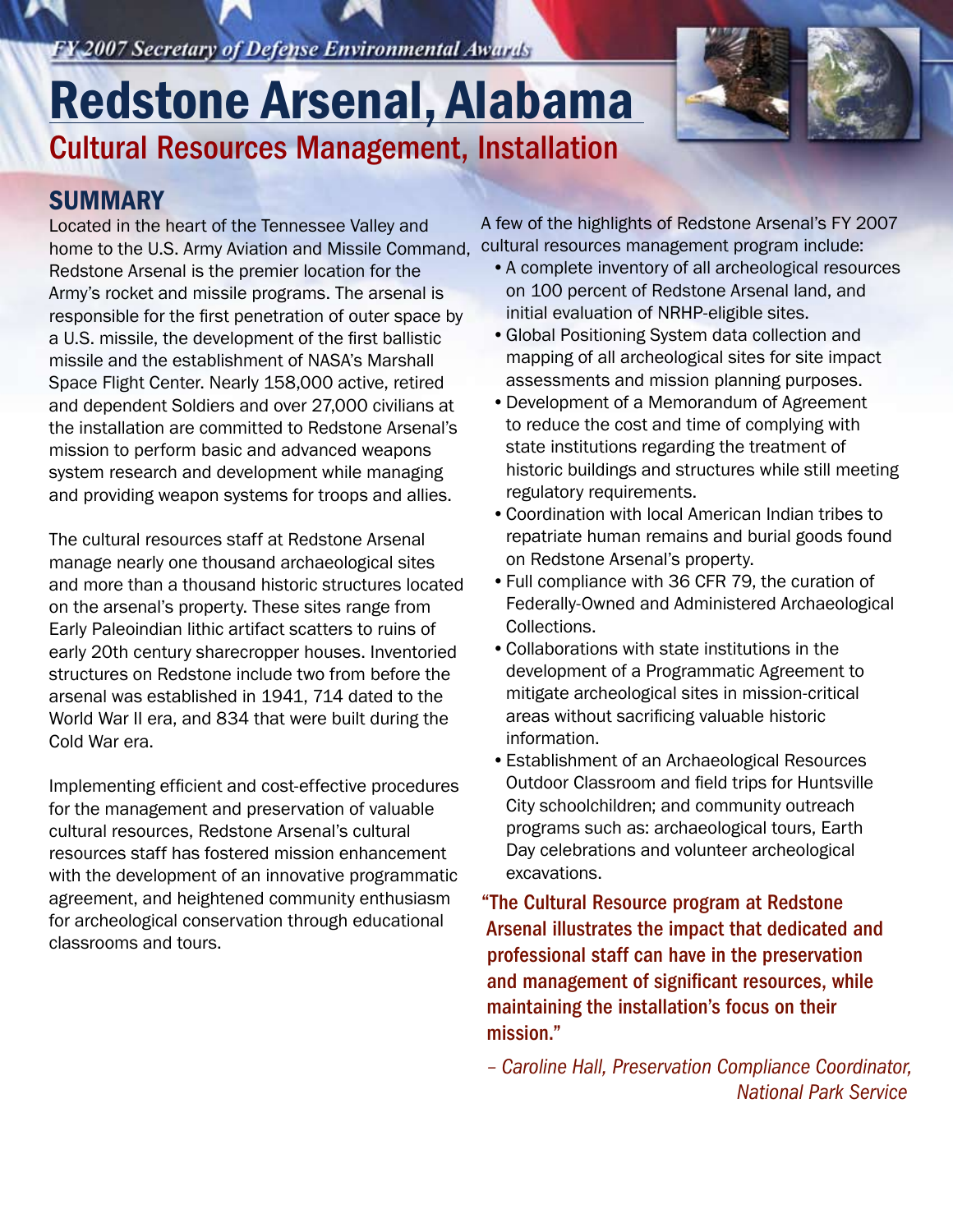# **INTRODUCTION**

Located in the heart of the Tennessee Valley and home to the U.S. Army Aviation and Missile Command, Redstone Arsenal is the premier location for the Army's rocket and missile programs. When Congress approved the funds to construct a second U.S. chemical manufacturing and storage facility in 1941, the Army chose Huntsville, Alabama, as the site for Huntsville Arsenal, renamed Redstone Arsenal in 1943.

The installation's initial purpose was to produce chemical ammunition for use in World War II. After the war was over, the chemical ammunition production was declared in excess to the Army's needs and the arsenal was put up for sale. However, the sale never took place after Army officials decided that the land was needed for the development of a new rocket and missile mission. In June of 1949, Redstone Arsenal was officially reactivated as the site of the Center for Ordnance Rocket Research and Development, and has been focused on weapons system research and development ever since.

Today, Redstone Arsenal is responsible for the first penetration of outer space by a U.S. missile, the development of the first ballistic missile and the establishment of NASA's Marshall Space Flight Center. Nearly 158,000 active, retired and dependent Soldiers, and over 27,000 civilians at the installation, are committed to Redstone Arsenal's mission to perform basic and advanced weapons system research and development while managing and providing weapon systems for troops and allies.

# **BACKGROUND**

Redstone Arsenal's environmental management is led by the Division of Environmental Management (DEM), under the Directorate of Public Works. The cultural resources staff is the branch of the DEM that implements the Integrated Cultural Resources Management Plan (ICRMP) covering all 38,000 acres that make up Redstone Arsenal. Redstone Arsenal's ICRMP is current and due to be revised in 2011.

The Redstone Cultural Resource Management Program staff is comprised of three individuals: Danny Dunn, the DEM Cultural and Natural Resources

Branch Chief; Carolene Wu, the Cultural Resource Manager; and Ben Hoksbergen, the DEM Staff Archaeologist who is contracted through Alexander Archaeological Consultants.

# Program Summary

Redstone Arsenal's cultural resources staff manages nearly one thousand archaeological sites and more than a thousand historic structures located on the arsenal's property. These sites range from Early Paleoindian lithic artifact scatters to ruins of early 20th century sharecropper houses. Inventoried structures on Redstone include two from before the arsenal was established in 1941, 714 dated to the World War II era and 834 that were built during the Cold War era.

When Redstone Arsenal updated the ICRMP in 2006, the cultural resources staff focused on four objectives: archaeological site inventory, evaluation of site eligibility for National Register status, completion of the historic structure inventory and site mitigation in mission-critical areas. In FY 2007, the cultural resources staff successfully completed the first three objectives and made dramatic strides toward the completion of the fourth, without going over budget.

Implementing efficient and cost-effective procedures for the management and preservation of valuable cultural resources, Redstone Arsenal's cultural resources staff has fostered mission enhancement with the development of an innovative programmatic agreement, and heightened community enthusiasm for archaeological conservation through educational classrooms and tours.

A few of the highlights of Redstone Arsenal's FY 2007 cultural resources management program include:

- •A complete inventory of all archaeological resources on 100 percent of Redstone Arsenal land, and initial evaluation of NRHP-eligible sites.
- •Global Positioning System data collection and mapping of all archaeological sites for site impact assessments and mission planning purposes.
- •Development of a Memorandum of Agreement to reduce the cost and time of complying with the National Historic Preservation Act regarding the treatment of historic buildings and structures while still meeting regulatory requirements.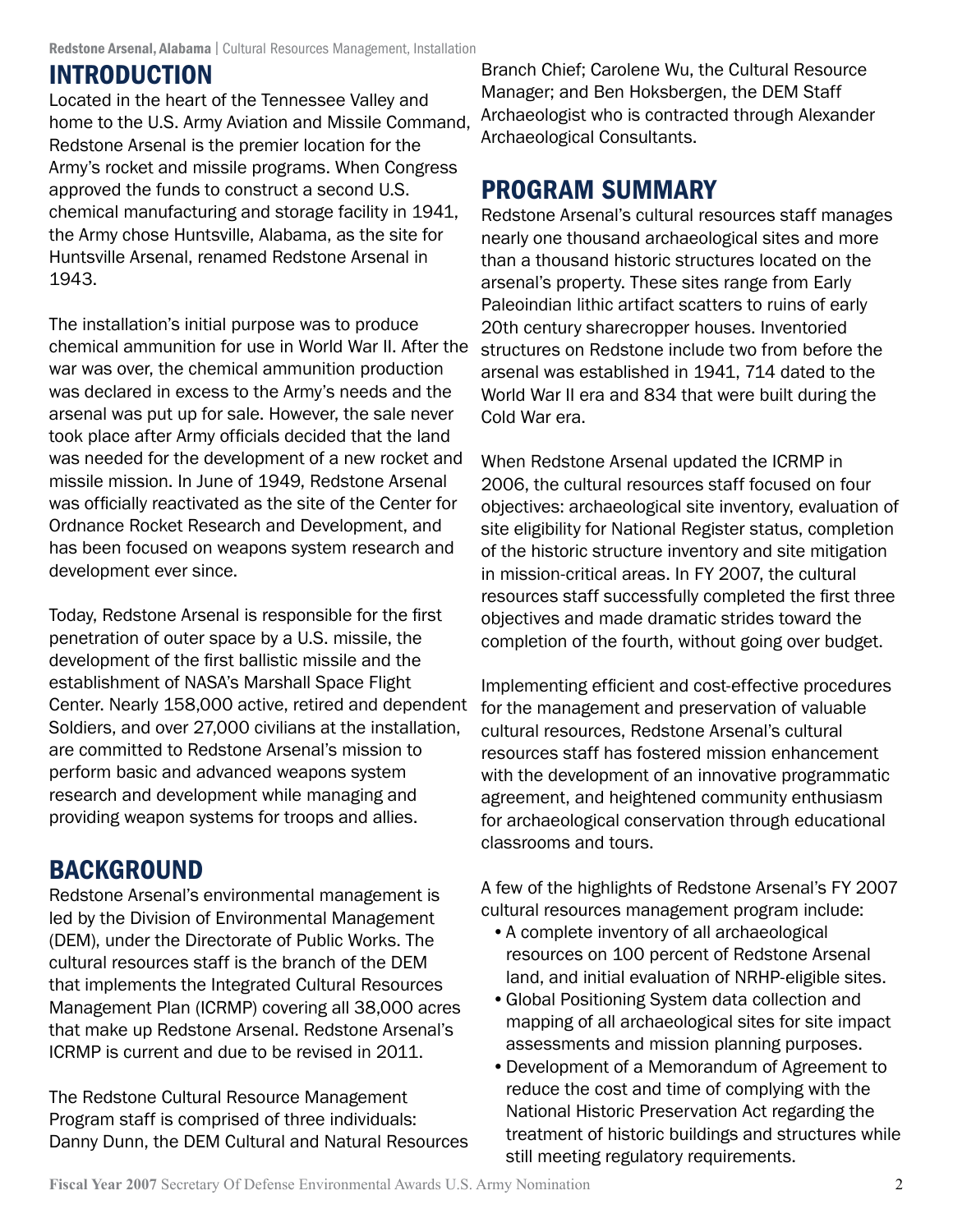- •Coordination with local American Indian tribes to repatriate human remains and burial goods found on Redstone Arsenal's property.
- •Full compliance with 36 CFR 79, the curation of Federally-Owned and Administered Archaeological Collections.
- •Collaborations with state institutions in the development of a Programmatic Agreement to mitigate archaeological sites in missioncritical areas without sacrificing valuable historic information.
- •Establishment of an Archaeological Resources Outdoor Classroom and field trips for Huntsville City schoolchildren; and community outreach programs such as: archaeological tours, Earth Day celebrations and volunteer archaeological excavations.

# Accomplishments

#### Archaeological Inventory

#### *Surveying Archaeological Resources*

Fiscal year 2007 marked the completion of Redstone Arsenal's Phase I inventory of archaeological sites. Because of the unpredictable distribution of significant intact Paleoindian and Archaic sites throughout the upland areas of Redstone Arsenal, it was decided that sampling through a predictive modeling approach would not be adequate to preserve significant archaeological resources. Therefore, the Phase I inventory consisted of a complete archaeological survey of 100 percent of the installation's land. This process resulted in the official identification of 904 archaeological sites within Redstone Arsenal boundaries. Of these, 418 were considered to be potentially eligible for listing on the NRHP and their preservation is taken into account when planning installation activities. The archaeological inventory included re-appraising previously surveyed areas where outdated methods were used and where Geographical Information System (GIS) analysis documented conspicuous gaps in the site densities. Phase I was considered completed by the end of 2007 but the inventory is still open to the potential inadvertent discovery of new sites in the future.

**Fiscal Year 2007** Secretary Of Defense Environmental Awards U.S. Army Nomination 3 All 904 sites recorded on Redstone Arsenal territory were assigned state trinomial site numbers and have undergone initial evaluation as to their eligibility

status for nomination to the NRHP. The complete inventory and original reports on individual sites were submitted to the Alabama State Historic Preservation Office (ALSHPO) by April of 2007. Of the 904 sites identified through the Phase I survey, the ALSHPO concurred that 418 are considered potentially eligible for NRHP nomination.

After Redstone Arsenal's Phase I survey was complete, the cultural resources staff advised NASA cultural resource management personnel on their survey methodology. The staff helped the cultural resources staff at Marshal Space Flight Center carry out their own archaeological inventory. (The NASA facility has a land use agreement with Redstone Arsenal and has a separate cultural resources management program). Because of the cultural resources staff's help, Marshal Space Flight Center now has completed a survey of all archaeological resources located on their lands.

#### Technical Merit

#### *Resourceful Data Collection*

The cultural resources staff's innovative incorporation of modern day technology has enhanced the installation's mission readiness while preserving the valuable cultural resources located on the arsenal's property. In an ongoing effort culminating in July of 2007, all recorded archaeological site boundaries were mapped using a Global Positioning System (GPS). The data collected from these GPS images were assimilated and stored as shape files in a limited access GIS layer in the DEM GIS database.

This mapping procedure helped Redstone Arsenal's Directorate of Public Works Master Planning Division with the challenging process of planning missions around the large number of archaeological resources located within the installation's boundaries. The shape files generated with the GPS data are now used daily to plan installation missions and activities around archaeological sites.

#### Historic Buildings and Structures *Memorandum of Agreement*

Since the implementation of the National Historic Preservation Act of 1966 (NHPA), the cultural resources staff coordinated with the ALSHPO to perform a case-by-case assessment on every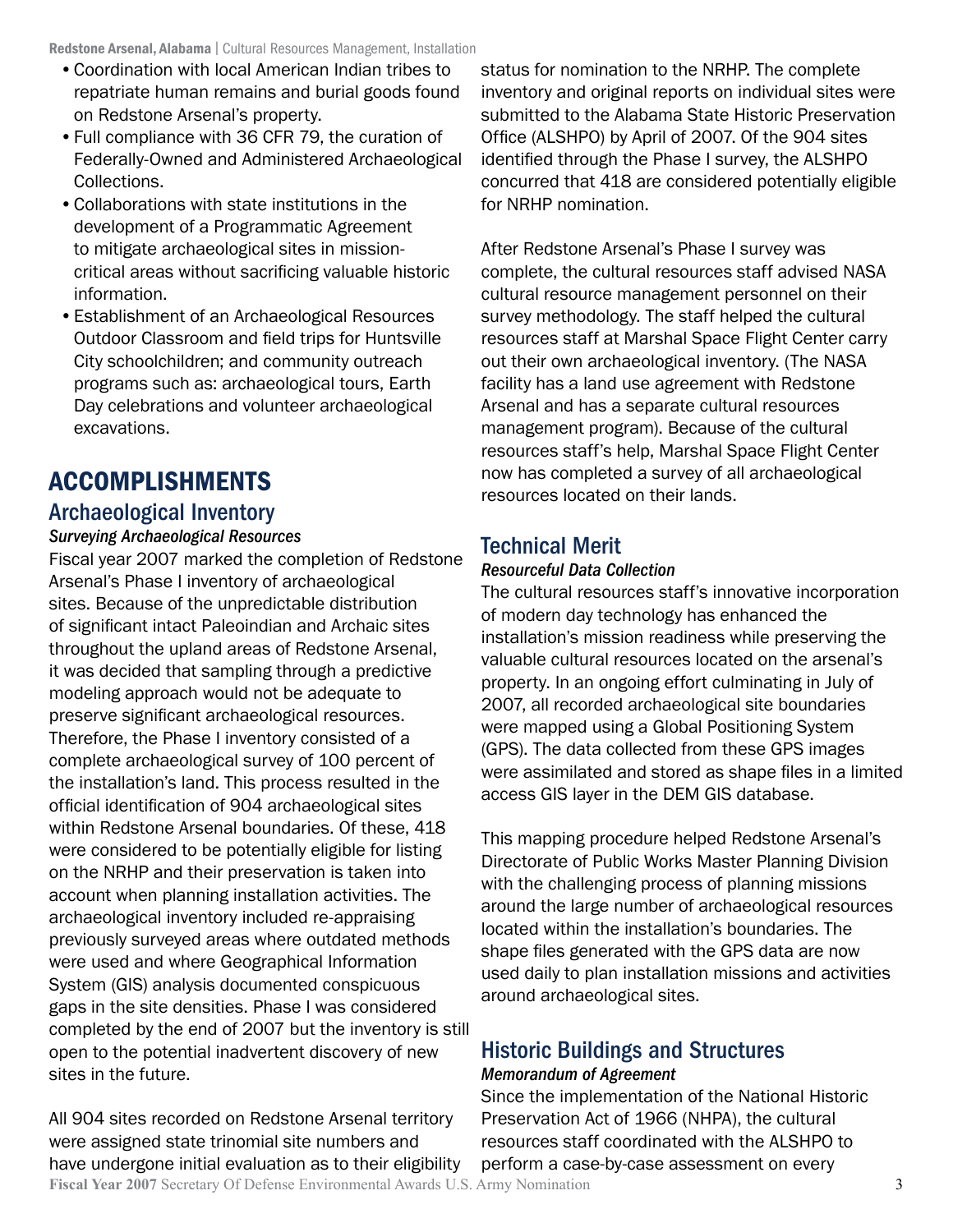Redstone Arsenal, Alabama | Cultural Resources Management, Installation undertaking that involved a building over 50 years old. Though coordination with the ALSHPO is required under Section 106 of the NHPA, and is necessary to guarantee the safe treatment of cultural resources, the case-by-case assessment process was costly and time-consuming; sometimes taking up to a year to complete.

To expedite the Section 106 process, the cultural resources staff consulted with the Advisory Council on Historic Preservation (ACHP) and the ALSHPO to develop a second Memorandum of Agreement (MOA) for the treatment and management of NRHPeligible buildings and structures located on Redstone Arsenal property. The first MOA was signed in 2003

and covered the management of 413 NRHPeligible historic buildings and structures to include:

- •Three WW II Historic **Districts** (405 structures)
- •One Cold War Historic **District** (three structures)
- Five Cold War individually eligible buildings

*Part of the World War II carbonyl iron plant in the Carbonyl Iron Unit Historic District at Redstone Arsenal. This is one of only three known active carbonyl iron plants in the world. The district has undergone very little modification since it first began production in 1943.*

#### The second

MOA was signed in October of 2007 and covered 23 NRHP-eligible buildings and structures. A major part of Redstone Arsenal's ICRMP is the completion of the second MOA and the implementation of the two MOAs. After the signing of the second MOA, the cultural resources staff immediately started the ongoing process of carrying out the conditions of the agreement, which include:

•Management of 23 NRHP-eligible historic buildings and structures:

- One WW II Historic District (8 structures)
- **Two Cold War Historic Districts (12 structures)**
- **Three Cold War buildings individually eligible** for listing on the NRHP.
- •Preparation of Historic American Buildings Survey/ Historic American Engineering Record (HABS/ HAER) documentation on all eligible buildings.
- •Scanning of existing architectural drawings and black and white photography of all the buildings.
- •Scanning of drawings depicting the original equipment in the WWII historic district.

The implementation of the FY 2007 MOA is well underway. As a result, actions on all but one of the 437 NRHP-eligible buildings and structures on Redstone Arsenal will require no further coordination with the ALSHPO. The cultural resources staff greatly reduced review time from up to a year to days, thus reducing the overall cost of Section 106 compliance and leaving funds left over to positively impact Redstone Arsenal's mission.

### American Indian Cooperation

In accordance with the Native American Grave Protection and Repatriation Act (NAGPRA), Redstone Arsenal's cultural resources staff consulted with representatives from 17 American Indian tribes to reach agreements on the repatriation of the human remains and associated artifacts once buried on the installation's property. In FY 2007, as with every one or two years, a consultation meeting was held with the tribes to discuss repatriation and grave protection. Redstone Arsenal's ICRMP calls for the development of an MOA with the American Indian tribes to reduce the number of consultation meetings and move forward with the reburial of American Indian remains on the arsenal's property. In order to protect these reburied remains, all repatriated graves on base will be unmarked but designated as cultural resources to avoid disturbance of the sites.

### **Curation**

The cultural resources staff continually curates artifacts from all projects in full accordance with federal standards. The curation efforts comply with 36 CFR 79, the Curation of Federally-Owned and Administered Archaeological Collections. Redstone Arsenal's collections are curated at the University of Alabama Erskine Ramsay Archaeological Repository in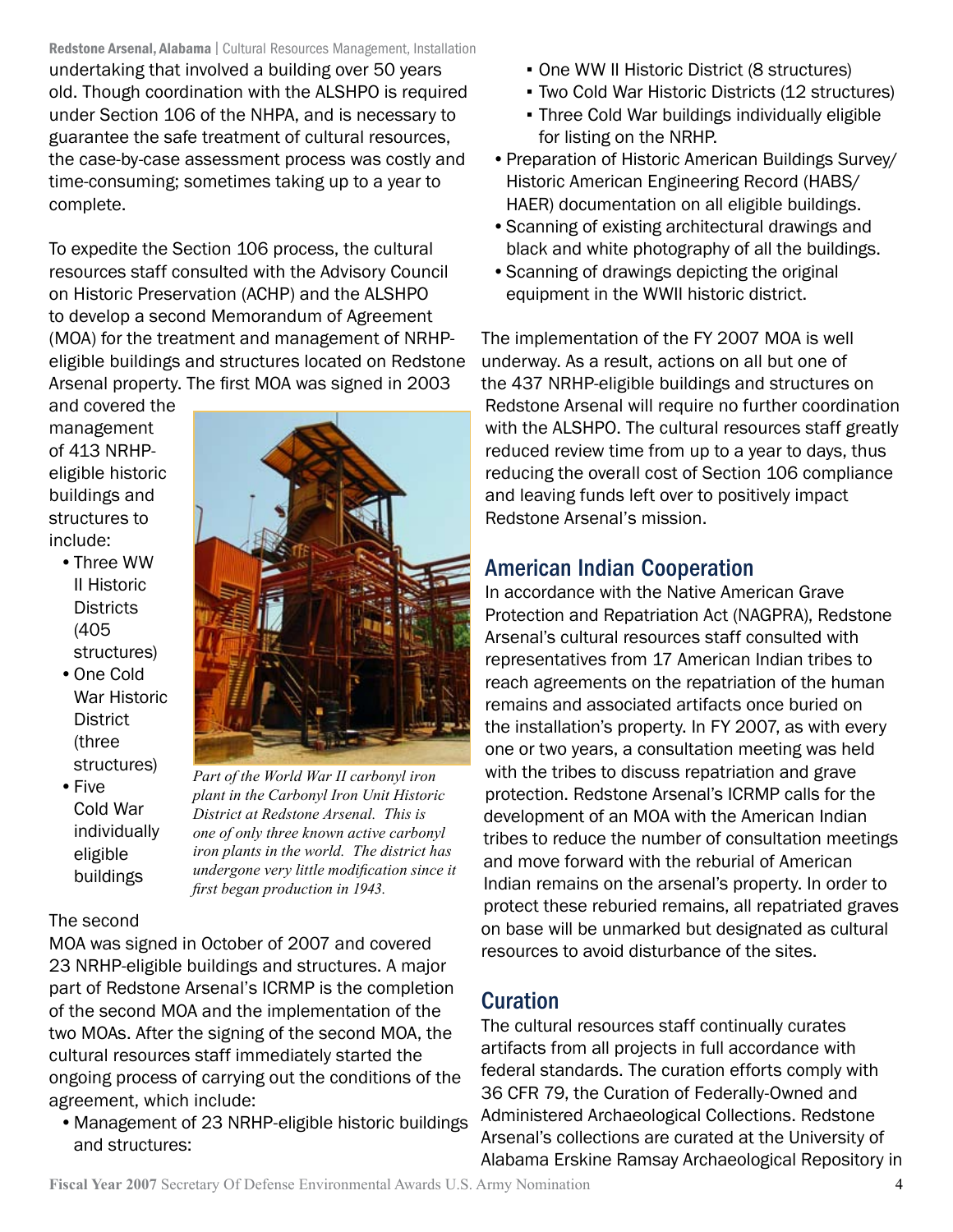the Moundville Archaeological Park in Moundville, Alabama. Part of this curation effort includes an inventory of all prehistoric diagnostic artifacts that appear in archaeological documents funded by Redstone Arsenal. All of the



*Cotaco Creek type points from the Redstone Arsenal collection. This picture is as part of a photographic database of prehistoric diagnostic artifacts that were collected during cultural resource management projects on Redstone Arsenal.*

diagnostic artifacts inventoried are photographed and entered in an Access database that can be queried by site or artifact type.

"Redstone Arsenal has set a new standard for the effective management of important heritage assets while fully supporting the Army's vital defense mission."

*– A. Lee Foster, Deputy Federal Preservation Officer, Office of the U.S. Army Assistant Chief of Staff for Installation* 

### Mission Enhancement

#### *Programmatic Agreement*

In consultation with Redstone Technical Test Center (RTTC), one of the largest tenants on the installation, a number of NRHP-eligible archaeological sites were found to be particular impediments to mission activities. The test center had to work around archaeological sites, which inconvenienced their mission. Most of these sites were of a single type, namely late 19th to early 20th century house sites. Mitigation of these sites through data recovery would be cost prohibitive. The few recent Phase III data recovery projects conducted in Alabama each cost in excess of one million dollars. This cost would be in addition to that of any Phase II investigations that were conducted prior to data recovery.

To avoid such an expensive solution, an innovative programmatic agreement (PA) is being developed, in conjunction with the ALSHPO, for the mitigation of late 19th and early 20th century historic tenant and sharecropper house sites. These sites make up as much as 43% (n=181) of the NRHP-eligible archaeological sites on Redstone Arsenal. As part of this PA, historic site type models are being established by incorporating archaeological survey data, archival research and oral history collected from the former residents of the land now occupied by the installation. The goal of this research is to reconstruct the late 19th through early 20th century cultural landscape of Redstone and to identify the tenant/sharecropper houses so that a representative sample of the sites with the greatest potential to provide further information can be selected for preservation.



*A double hearth and chimney base on an early 20th century house site excavated as part of the site sampling for Redstone Arsenal's Programmatic Agreement for historic house sites.*

Data from limited Phase II testing of historic archaeological sites in mission critical areas is also being applied to the formation of the site type model. For the sites not selected for preservation, reports detailing the archival research and oral history serve as a substitute for mitigation through costly and time consuming archaeological data recovery excavations. In doing so, Redstone Arsenal is using the most costeffective means of mitigating a class of archaeological sites, thus avoiding the long response time for Phase II testing and data recovery and freeing up installation land for mission-related development and land use while still preserving historical information. The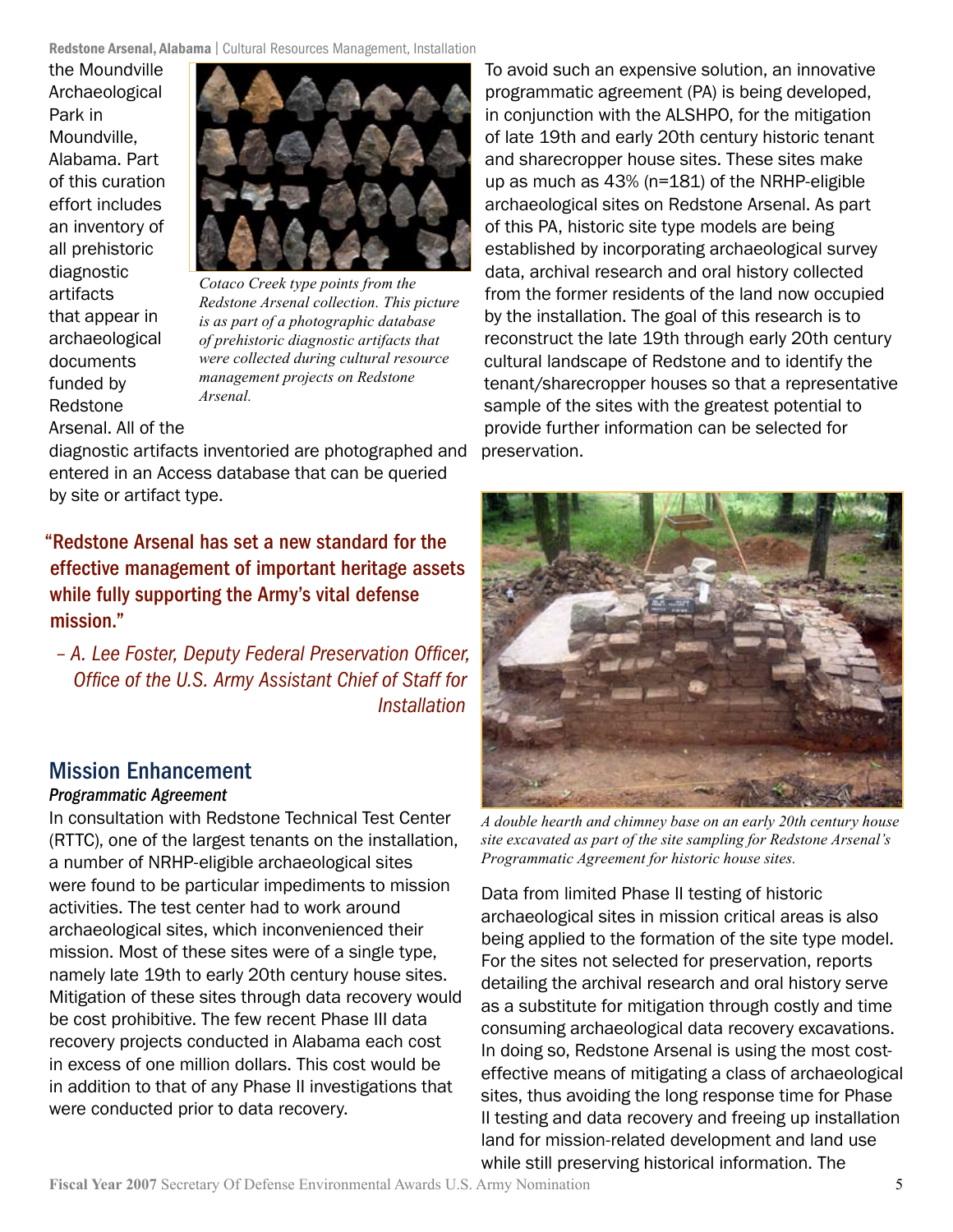Redstone Arsenal, Alabama | Cultural Resources Management, Installation

cost of performing Phase II evaluations on all 181 NRHP-eligible historic house sites is estimated at approximately \$9 million. Further mitigation through data recovery of those sites confirmed to be NRHP eligible would far exceed this figure. The total cost budgeted for the collection of oral history and archival research in support of the PA is \$598,272.90.

This agreement is the first of its kind, not just for military installations, but for the whole Southeast portion of the United States. The final completion of the PA is expected in 2010.

"Redstone Arsenal has demonstrated the capacity to think beyond the standard documentation practices to develop a cost-efficient and innovative mitigation plan for some of its historic properties, a plan that encourages community participation and supports the Army mission."

> *- Sarah Killinger, Liaison to the Army, Advisory Council on Historic Preservation*

# Community Relations

#### Community Tours and Volunteer Excavation

In June of 2007, the cultural resources staff organized a tour of the late 19th and early 20th century landscape of the installation for the former residents, and their descendents, of the land that became Redstone Arsenal. The excursion, which included two guided bus tours, was an opportunity for the former residents and their descendents to reunite with their cultural backgrounds and learn more about the history of the area they once occupied. The goal of the tours was to show appreciation to the portion of the community who contributed oral history to the PA site type model. The cultural resources staff acquired many new potential informants for additional oral history through this effort.

In July of 2007, the cultural resources staff, in coordination with the Alabama Archaeological Society (AAS), hosted a volunteer archaeological excavation. A total of 28 people participated, including both professional and amateur members of the AAS and civilian DoD employees and their families. Staff from the *Huntsville Times* were also on hand and published an article on the excavation. Data from the



 *Alexander Archaeological Consultants, Inc. personnel excavate a test unit on a historic house site as part of the site sampling for Redstone Arsenal's Programmatic Agreement for historic house sites.*

excavation was analyzed and presented by the DEM Staff Archaeologist at the annual winter meeting of the AAS.

# Cultural Resources Awareness and Education

#### Outdoor Classroom

Beginning in 2006, the cultural resources staff collaborated with the Huntsville City School's EARTHSCOPE Program to establish an Indian Education/Archaeological Resources Outdoor Classroom. The center piece of the outdoor classroom is a full-size replica of a Late Mississippian Period wattle and daub house, which was constructed throughout FY 2007 by the DEM Staff Archaeologist, with the help of a Public Education Grant from the AAS and volunteer help from Huntsville City Schools teachers, local members of the AAS, and children with American Indian ancestry of U.S. Army enlisted personnel who were stationed at Redstone Arsenal. The cultural resources staff and EARTHSCOPE organized over a dozen field trips to the outdoor classroom for Huntsville City School fourth graders from late October to November of 2006. More than 1,200 students from almost all of the Huntsville City Public Schools participated in the four-hour long field trips.

In FY 2007, the cultural resources staff collaborated with the Huntsville City School's EARTHSCOPE Program to make the field trips a yearly event. The cultural resources staff is planning to host several